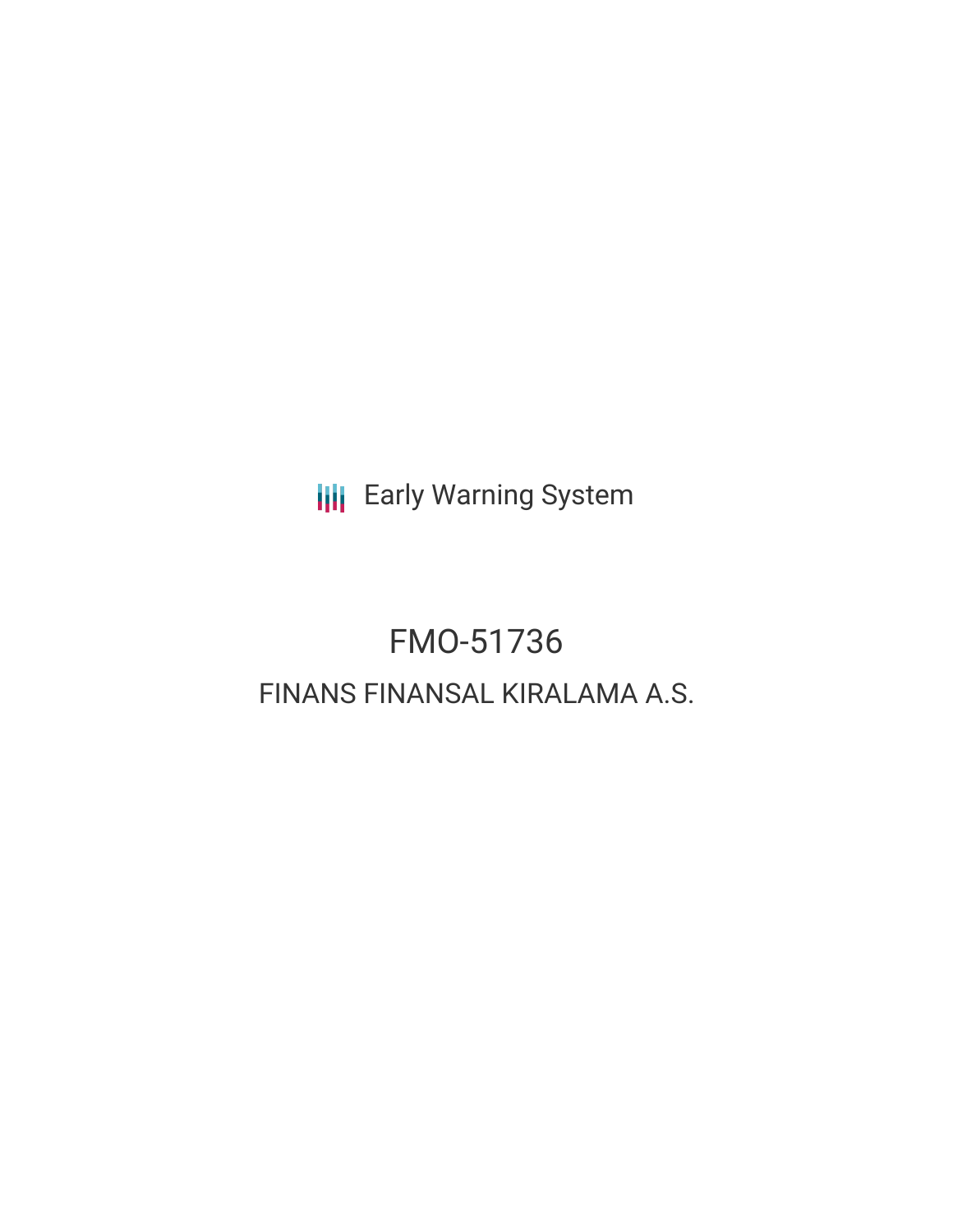

### **Quick Facts**

| <b>Countries</b>               | Turkey                                        |
|--------------------------------|-----------------------------------------------|
| <b>Financial Institutions</b>  | Netherlands Development Finance Company (FMO) |
| <b>Status</b>                  | Approved                                      |
| <b>Bank Risk Rating</b>        | B                                             |
| <b>Voting Date</b>             | 2017-04-06                                    |
| <b>Borrower</b>                | <b>Finans Leasing</b>                         |
| <b>Sectors</b>                 | Finance                                       |
| <b>Ring Fence</b>              | Climate                                       |
| <b>Investment Type(s)</b>      | Loan                                          |
| <b>Investment Amount (USD)</b> | $$35.00$ million                              |
| <b>Loan Amount (USD)</b>       | \$35.00 million                               |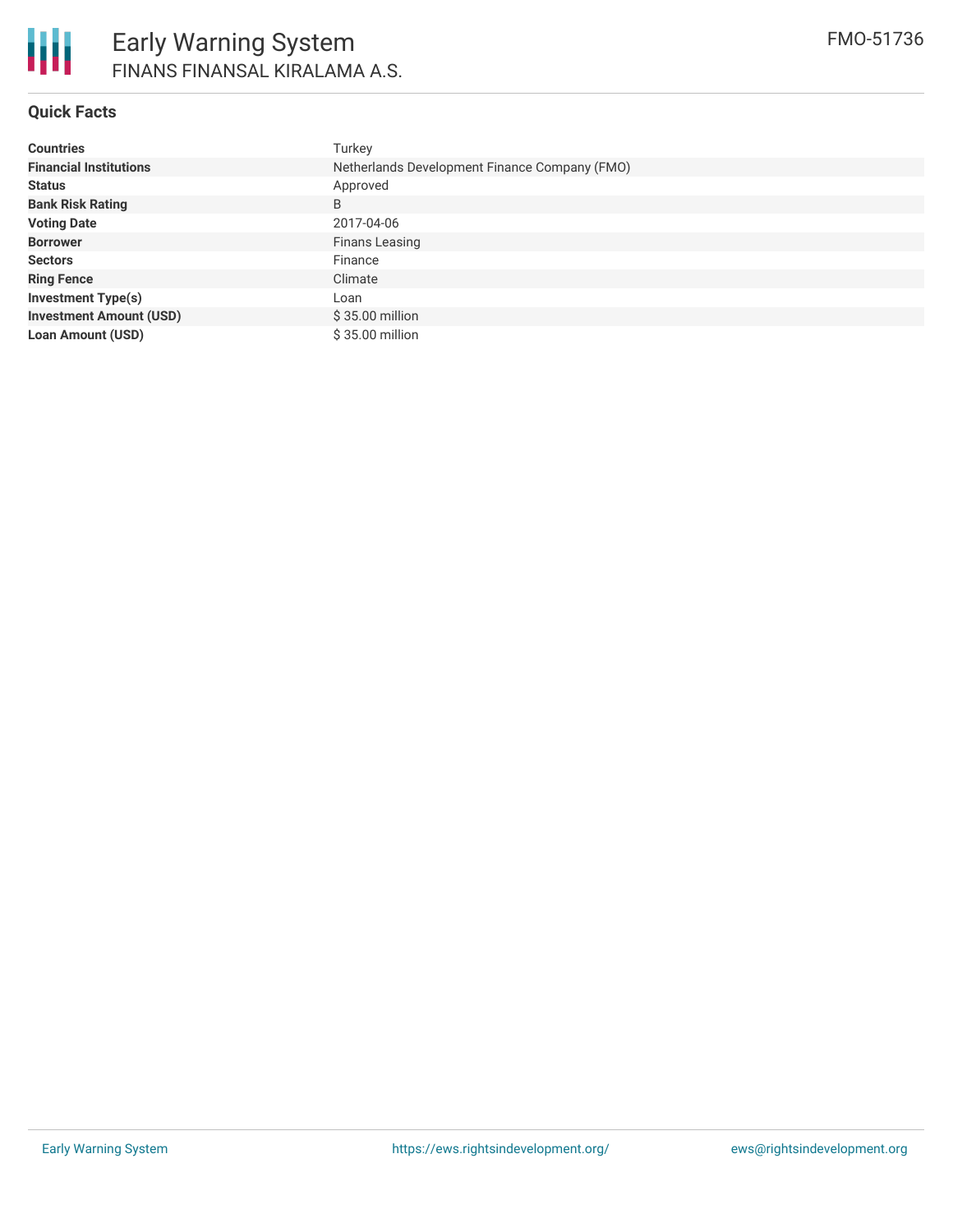

### **Project Description**

According to FMO website, the project will support a professional player in the Turkish leasing sector. FMO will provide longterm funding in local currency (TRY) with a sizable and fast growing portfolio of renewable energy/energy efficiency projects.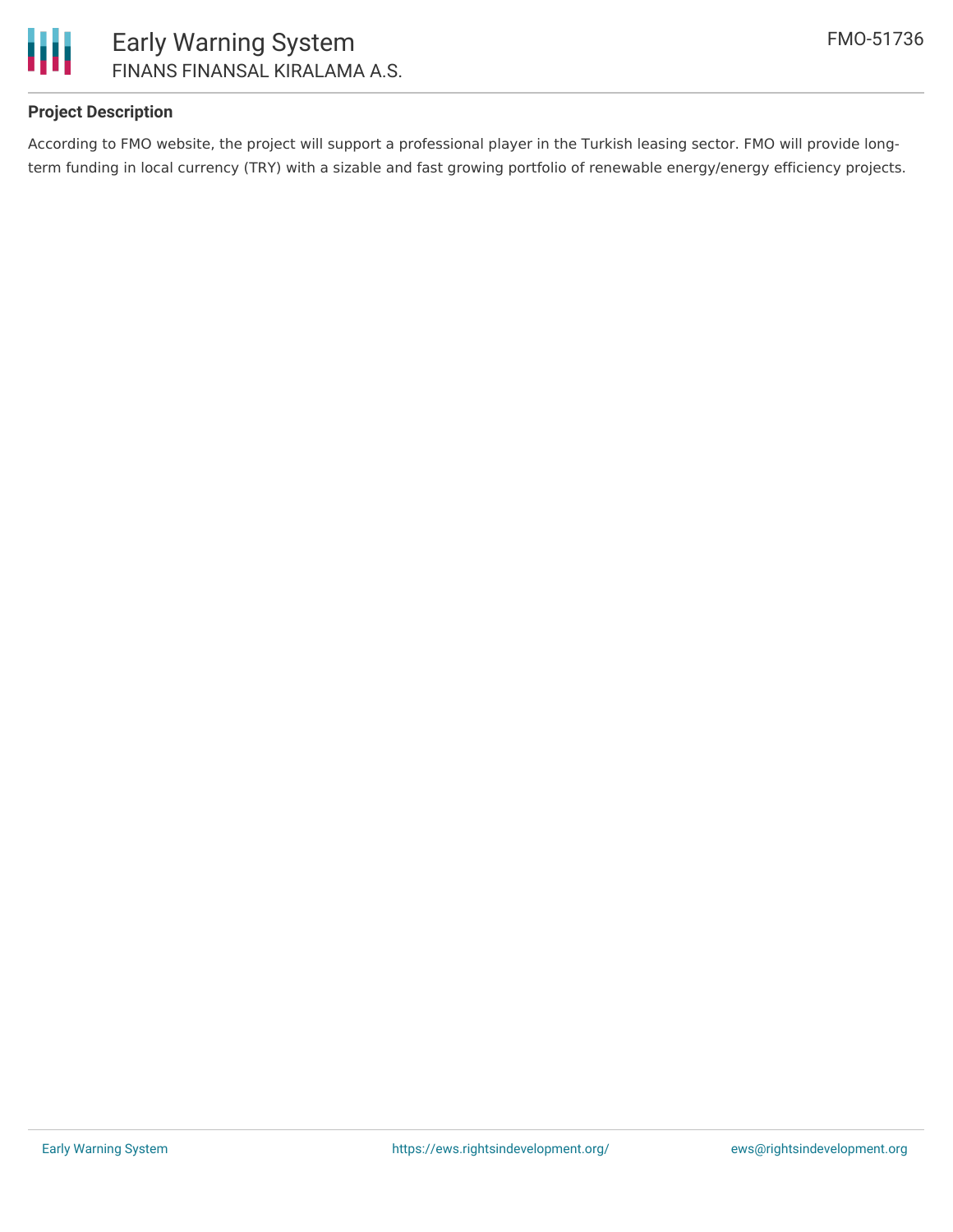### **Investment Description**

• Netherlands Development Finance Company (FMO)

### **Financial Intermediary**

Financial Intermediary: A commercial bank or financial institution that receives funds from a development bank. A financial intermediary then lends these funds to their clients (private actors) in the form of loans, bonds, guarantees and equity shares. Financial intermediaries include insurance, pension and equity funds. The direct financial relationship is between the development bank and the financial intermediary.

[QNB](file:///actor/3482/) (Financial Intermediary) **is owned by** QNB [Group](file:///actor/3536/) (Parent Company)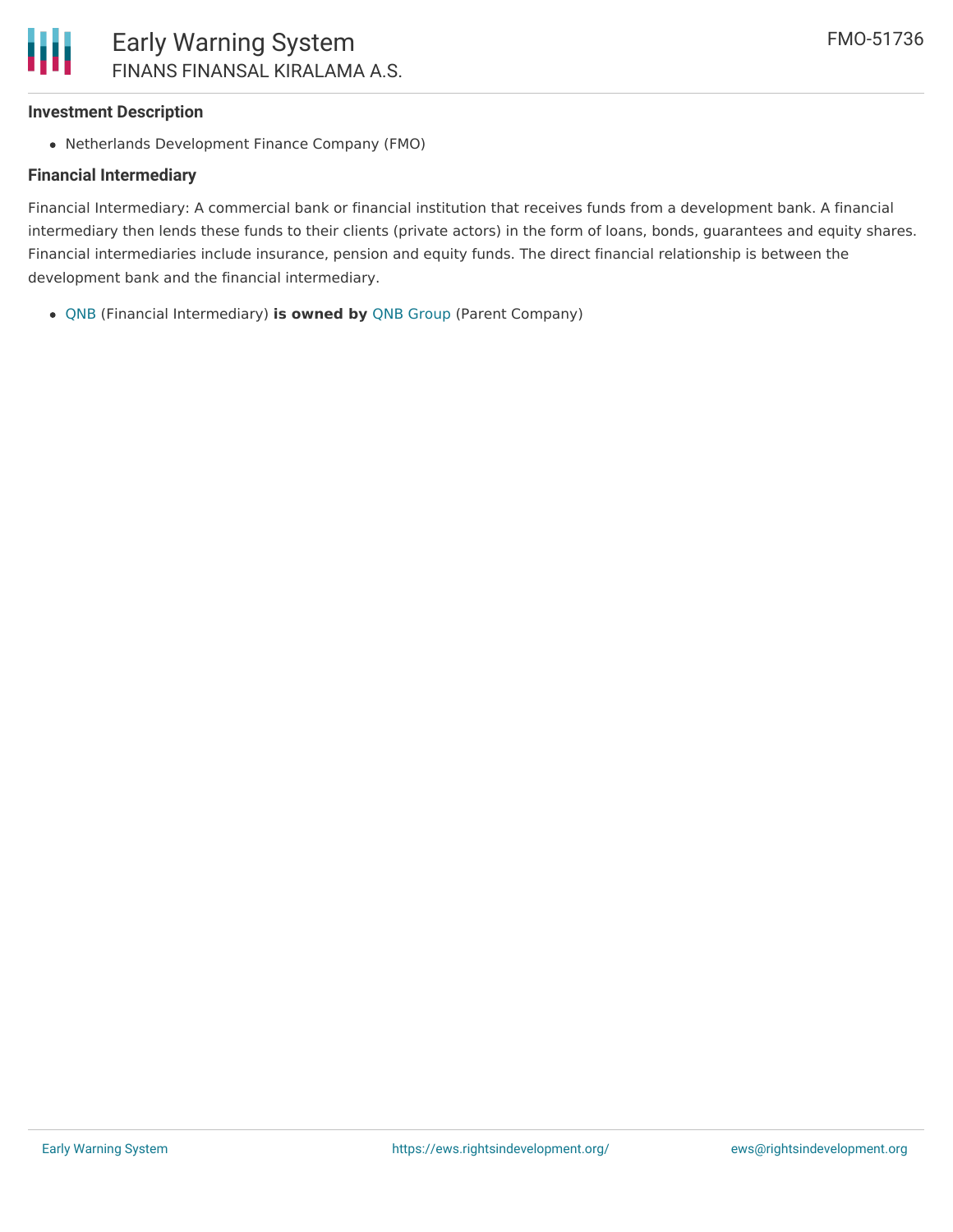

### **Private Actor Relationship**

There is often limited information publicly available about what development banks are funding through financial intermediaries. In 2021, the Early Warning System partnered with Oxfam International to incorporate information on high-risk projects being funded by financial intermediaries receiving funding from the International Finance Corporation (IFC) and the Dutch Development Bank (FMO).

The information listed below describes the relationship between the different private actors linked to high-risk sectors and subprojects of IFC and FMO's financial intermediary investments and/or the financial intermediary's parent companies made from 2017 through 2020, including any associated ring fences.

The database, however, does not explicitly or implicitly imply that IFC or FMO have material exposure to or are contractually or legally accountable to the sub-projects financed by their financial intermediaries or the financial intermediary's parent companies. It only shows a seemingly financial relationship among the different private actors, the financial intermediaries, and IFC or FMO.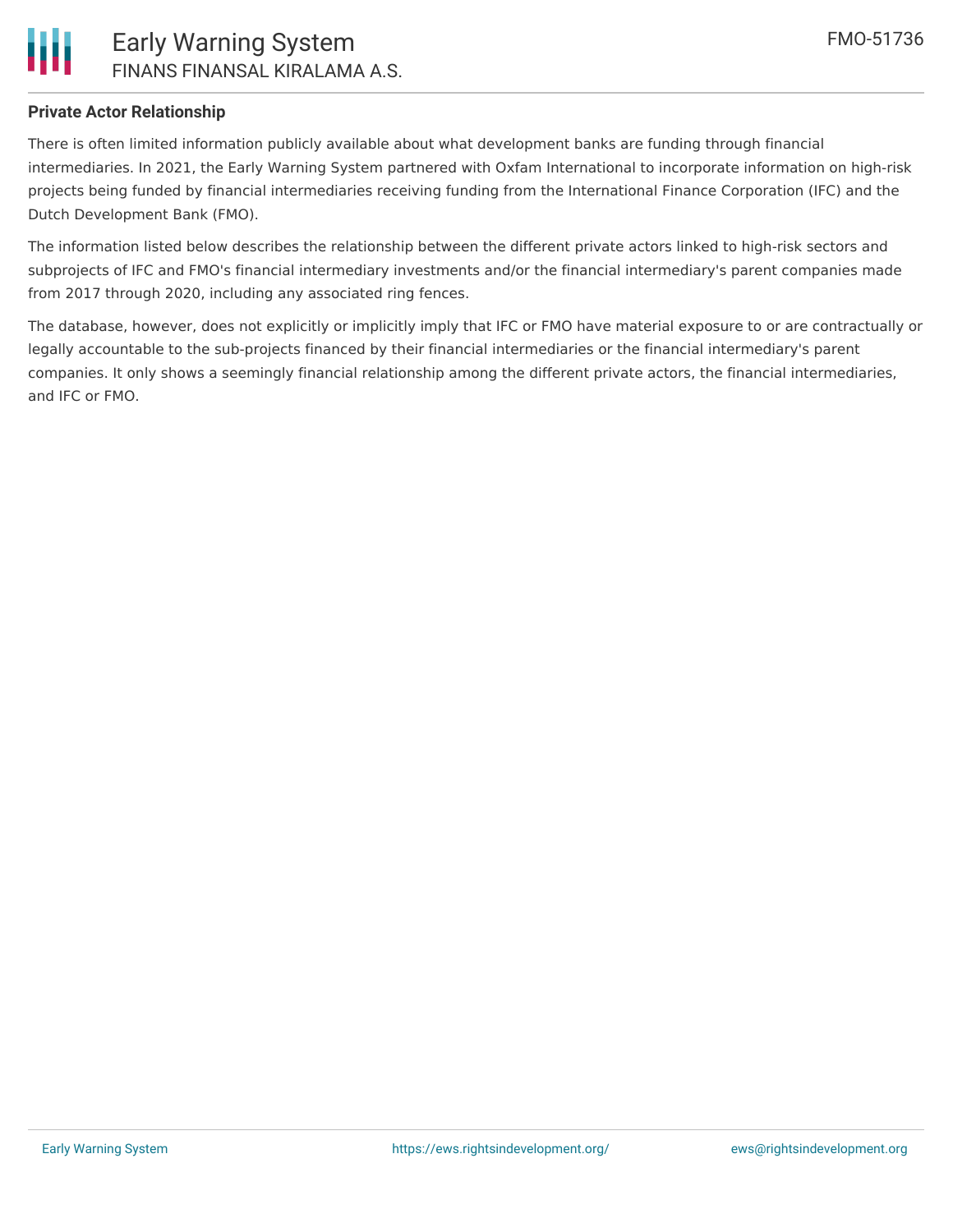

### Early Warning System FINANS FINANSAL KIRALAMA A.S.

| <b>Private Actor 1</b>                       | <b>Private Actor</b><br>1 Role | <b>Private Actor</b><br>1 Sector |               | <b>Relation Private Actor 2</b>        | <b>Private Actor</b><br>2 Role | <b>Private Actor</b><br>2 Sector |
|----------------------------------------------|--------------------------------|----------------------------------|---------------|----------------------------------------|--------------------------------|----------------------------------|
| Abraaj Invest Mgmt Ltd                       | Parent<br>Company              | Industry and Trade               | owns          | Egyptian Fertilizers Co SAE            | Client                         | Industry and Trade               |
| Adaro Energy Tbk PT                          | Parent<br>Company              | Mining                           | owns          | SIS                                    | Client                         | Mining                           |
| Al Khaleej Sugar Co                          | Parent<br>Company              | Agriculture and<br>Forestry      | owns          | Al Canal Sugar                         | Client                         | Agriculture and<br>Forestry      |
| Cengiz Holding AS                            | Parent<br>Company              | Energy                           | owns          | <b>AEDC Privatization</b>              | Client                         | Energy                           |
| Conoco Pennzoil                              | Parent<br>Company              | Energy                           | owns          | Immingham CHP                          | Client                         | Energy                           |
| <b>Electricity Holding Co</b><br><b>SAOC</b> | Parent<br>Company              | Energy                           | owns          | Duqm Refinery                          | Client                         | Energy                           |
| <b>Energy Capital Partners</b>               | Parent<br>Company              | Construction                     | owns          | Saltend Combined-Cycle Gas             | Client                         | Construction                     |
| Norsk Hydro ASA                              | Parent<br>Company              | Mining                           | owns          | Qatar Aluminium QSC                    | Client                         | Mining                           |
| Oman Oil Co SAOC                             | Parent<br>Company              | Mining                           | owns          | Salalah LPG                            | Client                         | Mining                           |
| Puma Energy                                  | Parent<br>Company              | Mining                           | owns          | Puma Energy Corporate Facility<br>2018 | Client                         | Mining                           |
| <b>QNB Group</b>                             | Investor                       | Finance                          | invests<br>in | Abraaj Invest Mgmt Ltd                 | Parent<br>Company              | Industry and Trade               |
| <b>QNB Group</b>                             | Investor                       | Finance                          | invests<br>in | Adani Electricity Mumbai Ltd           | Parent<br>Company              | Energy                           |
| <b>QNB Group</b>                             | Investor                       | Finance                          | invests<br>in | Adaro Energy Tbk PT                    | Parent<br>Company              | Mining                           |
| <b>QNB Group</b>                             | Investor                       | Finance                          | invests<br>in | <b>AEDC Privatization</b>              | Client                         | Energy                           |
| QNB Group                                    | Investor                       | Finance                          | invests<br>in | Al Canal Sugar                         | Client                         | Agriculture and<br>Forestry      |
| QNB Group                                    | Investor                       | Finance                          | invests<br>in | Al Khaleej Sugar Co                    | Parent<br>Company              | Agriculture and<br>Forestry      |
| <b>QNB Group</b>                             | Investor                       | Finance                          | invests<br>in | Bogazici Elektrik Dagitim AS           | Parent<br>Company              | Energy                           |
| QNB Group                                    | Investor                       | Finance                          | invests<br>in | Camlibel Elektrik Dagitim AS           | Client                         | Energy                           |
| <b>QNB Group</b>                             | Investor                       | Finance                          | invests<br>in | Cengiz Holding AS                      | Parent<br>Company              | Energy                           |
| QNB Group                                    | Investor                       | Finance                          | invests<br>in | Conoco Pennzoil                        | Parent<br>Company              | Energy                           |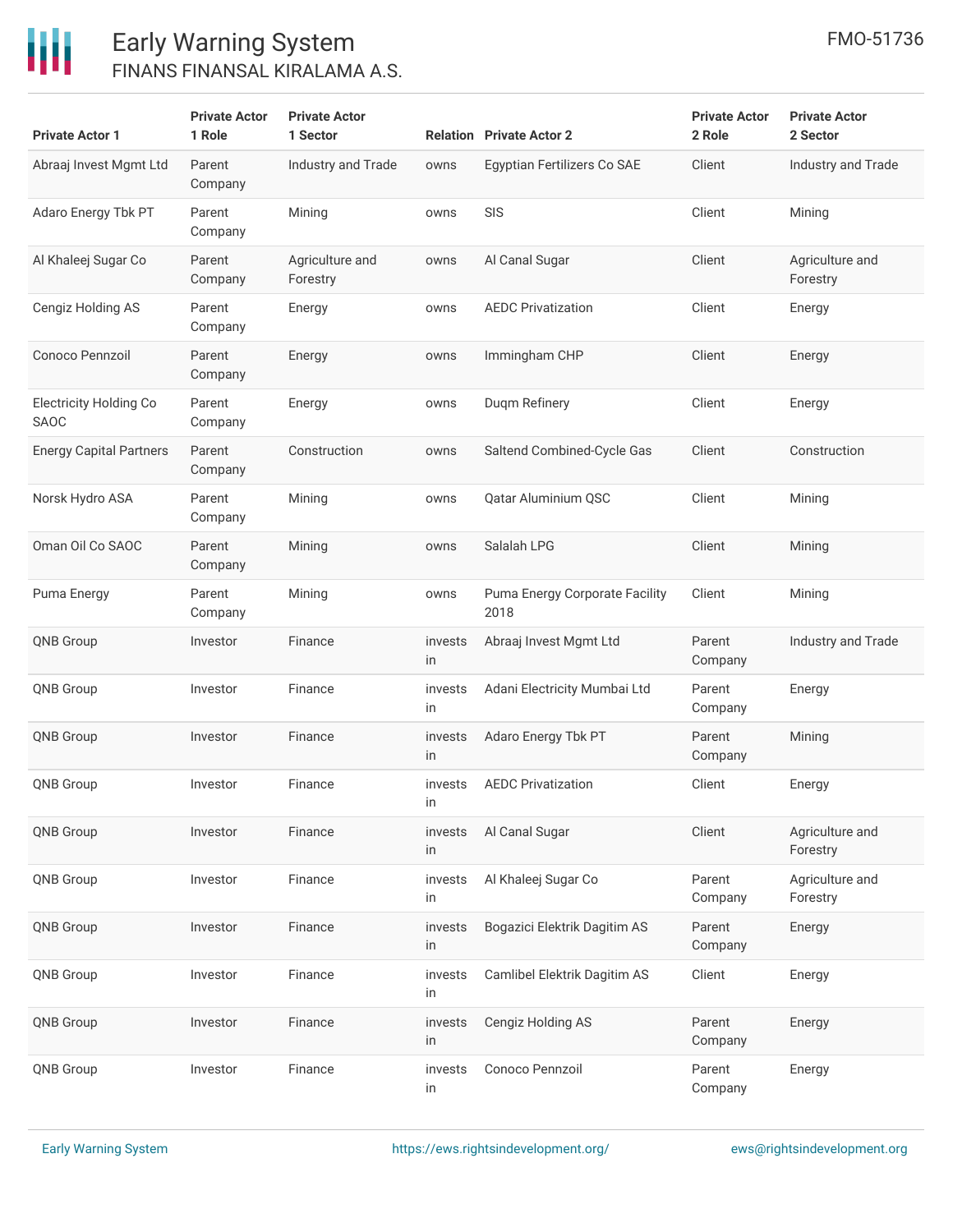

## Early Warning System FINANS FINANSAL KIRALAMA A.S.

| <b>Private Actor 1</b> | <b>Private Actor</b><br>1 Role | <b>Private Actor</b><br>1 Sector | <b>Relation</b> | <b>Private Actor 2</b>              | <b>Private Actor</b><br>2 Role | <b>Private Actor</b><br>2 Sector |
|------------------------|--------------------------------|----------------------------------|-----------------|-------------------------------------|--------------------------------|----------------------------------|
| QNB Group              | Investor                       | Finance                          | invests in      | Dongying Fangyuan Non-ferrous       | Parent Company                 | Construction                     |
| <b>QNB Group</b>       | Investor                       | Finance                          | invests in      | Dugm Refinery                       | Client                         | Energy                           |
| <b>QNB Group</b>       | Investor                       | Finance                          | invests in      | Egyptian Fertilizers Co SAE         | Client                         | Industry and Trade               |
| <b>QNB Group</b>       | Investor                       | Finance                          | invests in      | Egyptian Gen Petro Corp             | Parent Company                 | Mining                           |
| <b>QNB Group</b>       | Investor                       | Finance                          | invests in      | Electricity Holding Co SAOC         | Parent Company                 | Energy                           |
| <b>QNB Group</b>       | Investor                       | Finance                          | invests in      | <b>Energy Capital Partners</b>      | Parent Company                 | Construction                     |
| <b>QNB Group</b>       | Investor                       | Finance                          | invests in      | Gajah Tunggal Tbk PT                | Parent Company                 | Transport                        |
| <b>QNB Group</b>       | Investor                       | Finance                          | invests in      | <b>Glenmark Pharmaceuticals Ltd</b> | Parent Company                 | <b>Education and Health</b>      |
| <b>QNB Group</b>       | Investor                       | Finance                          | invests in      | Immingham CHP                       | Client                         | Energy                           |
| QNB Group              | Investor                       | Finance                          | invests in      | Norsk Hydro ASA                     | Parent Company                 | Mining                           |
| <b>QNB Group</b>       | Investor                       | Finance                          | invests in      | Oman Oil Co SAOC                    | Parent Company                 | Mining                           |
| QNB Group              | Investor                       | Finance                          | invests in      | Oxley Holdings Ltd                  | Parent Company                 | Industry and Trade               |
| <b>QNB Group</b>       | Investor                       | Finance                          | invests in      | Peugeot SA                          | Parent Company                 | Transport                        |
| <b>QNB Group</b>       | Investor                       | Finance                          | invests in      | Plaza Indonesia Realty Tbk PT       | Parent Company                 | Industry and Trade               |
| <b>QNB Group</b>       | Investor                       | Finance                          | invests in      | PT Delta Dunia Textile              | Parent Company                 | Industry and Trade               |
| <b>QNB Group</b>       | Investor                       | Finance                          | invests in      | Puma Energy                         | Parent Company                 | Mining                           |
| <b>QNB Group</b>       | Investor                       | Finance                          | invests in      | Puma Energy Corporate Facility 2018 | Client                         | Mining                           |
| <b>QNB Group</b>       | Investor                       | Finance                          | invests in      | Puma Energy Holdings Pte Ltd        | <b>Parent Company</b>          | Mining                           |
| <b>QNB Group</b>       | Investor                       | Finance                          | invests in      | Qatar Aluminium QSC                 | Client                         | Mining                           |
| <b>QNB Group</b>       | Investor                       | Finance                          | invests in      | Salalah LPG                         | Client                         | Mining                           |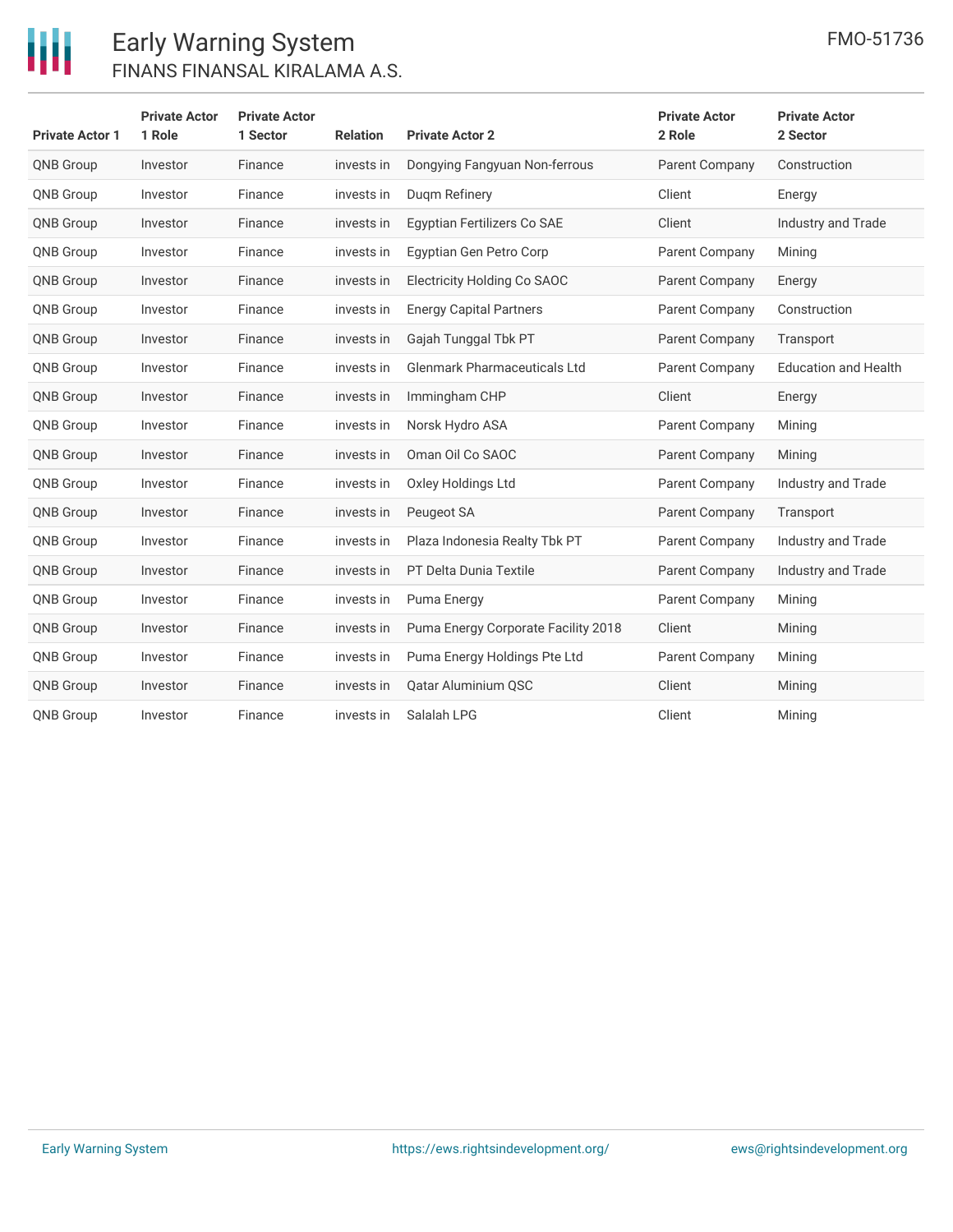

### Early Warning System FINANS FINANSAL KIRALAMA A.S.

| <b>Private Actor 1</b>      | <b>Private Actor</b><br>1 Role | <b>Private Actor</b><br>1 Sector | <b>Relation</b> | <b>Private Actor 2</b>       | <b>Private Actor</b><br>2 Role | <b>Private Actor</b><br>2 Sector |
|-----------------------------|--------------------------------|----------------------------------|-----------------|------------------------------|--------------------------------|----------------------------------|
| <b>QNB Group</b>            | Investor                       | Finance                          | invests in      | Salalah Methanol Co LLC      | <b>Parent Company</b>          | Mining                           |
| <b>QNB Group</b>            | Investor                       | Finance                          | invests in      | Saltend Combined-Cycle Gas   | Client                         | Construction                     |
| <b>QNB Group</b>            | Investor                       | Finance                          | invests in      | <b>SIS</b>                   | Client                         | Mining                           |
| <b>QNB Group</b>            | Investor                       | Finance                          | invests in      | Turkiye Elektrik Dagitim AS  | Parent Company                 | Energy                           |
| <b>QNB Group</b>            | Investor                       | Finance                          | invests in      | Uludag Elektrik Dagitim AS   | Client                         | Energy                           |
| <b>QNB Group</b>            | Investor                       | Finance                          | invests in      | <b>VIP Turkey Enerji AS</b>  | Client                         | Mining                           |
| <b>QNB Group</b>            | Investor                       | Finance                          | invests in      | Vitol Holding BV             | Parent Company                 | Mining                           |
| <b>QNB Group</b>            | Investor                       | Finance                          | invests in      | Vitol Invest Partnership Ltd | Client                         | Mining                           |
| Turkiye Elektrik Dagitim AS | <b>Parent Company</b>          | Energy                           | owns            | Camlibel Elektrik Dagitim AS | Client                         | Energy                           |
| Turkiye Elektrik Dagitim AS | Parent Company                 | Energy                           | owns            | Uludag Elektrik Dagitim AS   | Client                         | Energy                           |
| Vitol Holding BV            | <b>Parent Company</b>          | Mining                           | owns            | VIP Turkey Enerji AS         | Client                         | Mining                           |
| Vitol Holding BV            | Parent Company                 | Mining                           | owns            | Vitol Invest Partnership Ltd | Client                         | Mining                           |